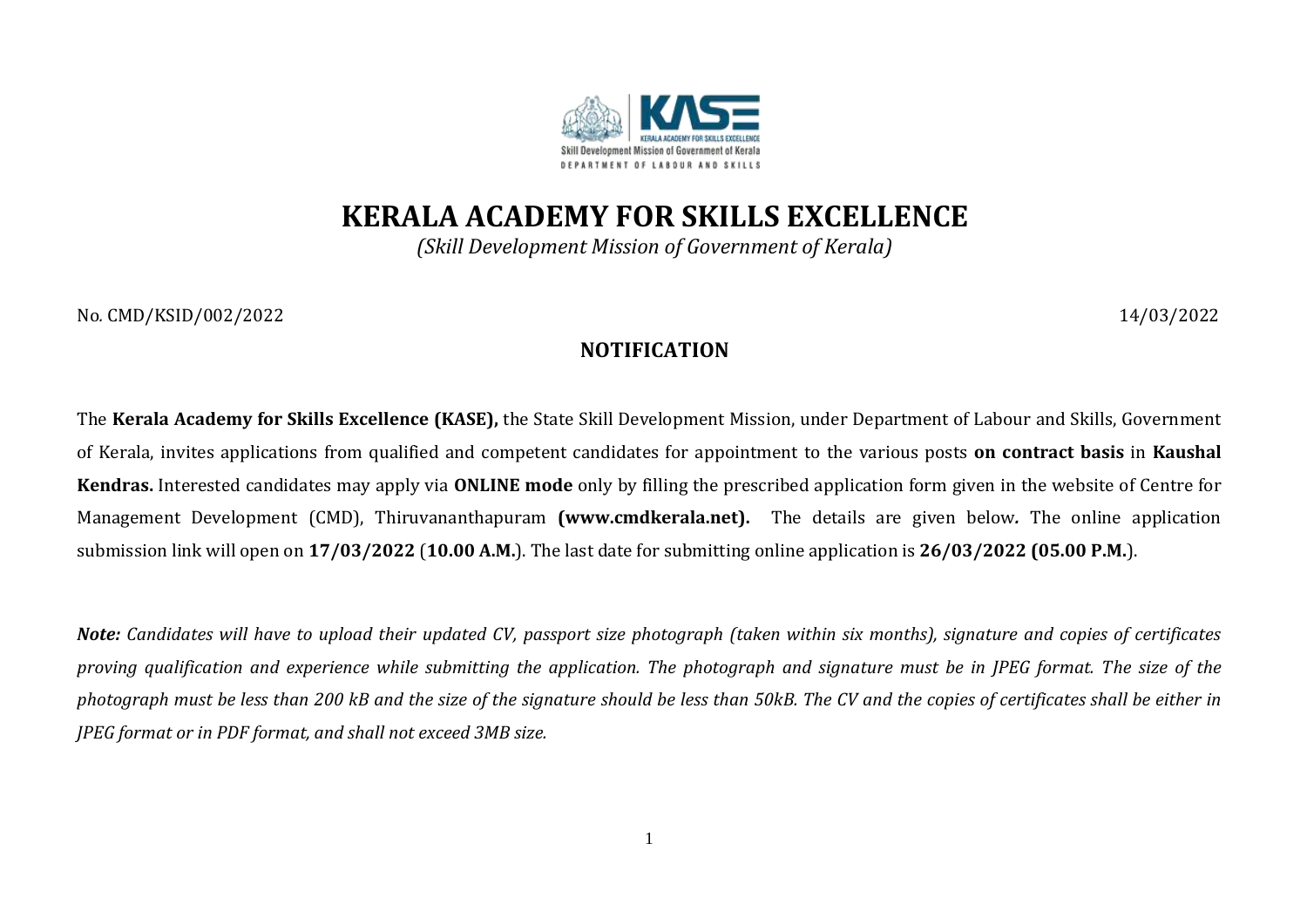## **DETAILS OF THE POST**

The details regarding the qualification and experience required, number of vacancies, upper age limit and remuneration are given in the table below.

| Sl.<br>No.   | Post                   | Qualification                           | Experience#                                 | <b>Age Limit</b><br>(As on 01.03.2022) | <b>Consolidated</b><br><b>Monthly</b><br><b>Remuneration</b> |
|--------------|------------------------|-----------------------------------------|---------------------------------------------|----------------------------------------|--------------------------------------------------------------|
| $\mathbf{1}$ | <b>Business</b>        | Masters in any discipline               | Minimum 3 years of post-                    | 22 years - 36 years                    | Rs. 35,000/-                                                 |
|              | <b>Development</b>     |                                         | qualification experience in a               |                                        | (Per Month)                                                  |
|              | <b>Manager cum</b>     |                                         | Managerial/Team Leader Role                 |                                        |                                                              |
|              | <b>Centre Manager</b>  |                                         | preferably in an educational<br>institution |                                        |                                                              |
|              | Vacancy: 06            |                                         |                                             |                                        |                                                              |
| 2            | <b>Front Office</b>    | Graduate<br>specialized<br>Career<br>in | Minimum 3 years of post-                    | 22 years - 36 years                    | Rs. 22,000/-                                                 |
|              | <b>Executive cum</b>   | Counseling                              | qualification experience in                 |                                        | (Per Month)                                                  |
|              | Registration           |                                         | relevant field                              |                                        |                                                              |
|              | <b>Assistant</b>       |                                         |                                             |                                        |                                                              |
|              |                        | Any Graduate                            | More than 3 years of experience             |                                        |                                                              |
|              | Vacancy: 06            |                                         | in Career guidance                          |                                        |                                                              |
| 3            | Housekeeping           | Pass in Standard VII or equivalent      | 3 years' experience required.               | 22 years - 36 years                    | Rs. 15,000/-                                                 |
|              | <b>Staff cum</b>       | qualification.                          | Preference will be given for                |                                        | (Per Month)                                                  |
|              | <b>Attender</b>        |                                         | candidates with work experience             |                                        |                                                              |
|              |                        | (Preference will be given to candidates | in the relevant field.                      |                                        |                                                              |
|              | Vacancy: 06            | from the respective district.)          |                                             |                                        |                                                              |
| 4            | <b>English Trainer</b> | Post-Graduation. Preferably candidate   | Minimum 3 years teaching                    | Up to 35 years                         | Rs. 27,500/-                                                 |
|              |                        | should carry valid certificate such as  | experience in the language                  |                                        | (Per Month)                                                  |
|              | Vacancy: 06            | TKT, CELTA, DELTA, TESSOL, etc.         |                                             |                                        |                                                              |
|              |                        |                                         |                                             |                                        |                                                              |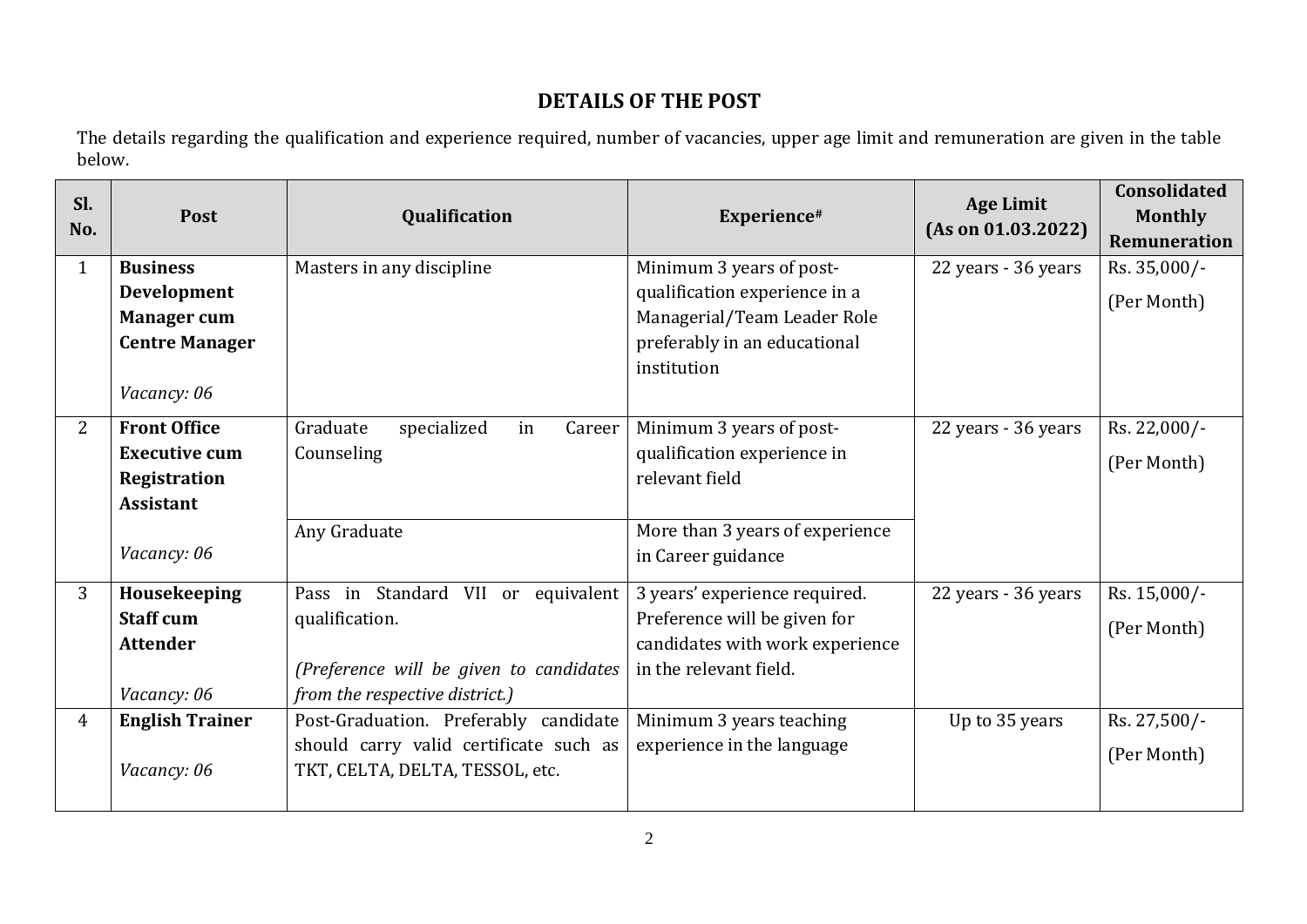| Sl.<br>No. | <b>Post</b>             | Qualification                         | Experience#                     | <b>Age Limit</b><br>(As on 01.03.2022) | <b>Consolidated</b><br><b>Monthly</b><br>Remuneration |
|------------|-------------------------|---------------------------------------|---------------------------------|----------------------------------------|-------------------------------------------------------|
| 5          | <b>QA Trainer</b>       | Graduation<br>Science  <br>in<br>any  | Minimum 2 years                 | Up to 35 years                         | Rs. 27,500/-                                          |
|            |                         | Discipline/B.Tech.                    | teaching/training experience in |                                        | (Per Month)                                           |
|            | <i>Vacancy: 06</i>      |                                       | <b>Aptitude Training</b>        |                                        |                                                       |
|            |                         |                                       |                                 |                                        |                                                       |
| 6          | <b>Digital Literacy</b> | Graduation in Computer Science /IT of | Minimum 2 years                 | Up to 35 years                         | Rs. 27,500/-                                          |
|            | <b>Trainer</b>          | B.Tech. in Computer Science/IT        | teaching/training experience in |                                        | (Per Month)                                           |
|            |                         |                                       | IT related sectors              |                                        |                                                       |
|            | <i>Vacancy: 06</i>      |                                       |                                 |                                        |                                                       |

*# Only post qualification work experience of the candidate until 01.03.2022 will be considered.*

## *Note:*

- Candidates should apply through Online mode only.
- It shall be noted that admittance to various stages of the recruitment will be provisional only, and will not confer any claim unless various other conditions of selection processes are satisfied. Detailed scrutiny of the applications/credentials will be conducted before interview/appointment. Any discrepancy found during the detailed scrutiny will result in the rejection of the candidature.
- KASE reserves the right to shortlist only a limited number of candidates for test/group discussion/interview, as the case may be for the post based on marks secured in their qualifying examination and/or years of relevant experience. The onus of proving the conversion from grade/CGPA to percentage of marks would rest with the candidate.
- Have a valid personal e-mail ID and mobile no., which should be kept active till the completion of this Recruitment Process. All official communication will be sent to the registered e-mail ID of the candidate.
- Candidates are advised to carefully fill and verify the details filled in the online application themselves as no change will be possible/ entertained after the submission.
- Intimations will be sent by e-mail and/or SMS only to the e-mail ID and mobile number registered in the online application form. CMD shall not be responsible if the information/intimations do not reach candidates in case of change in the mobile number, e-mail address,